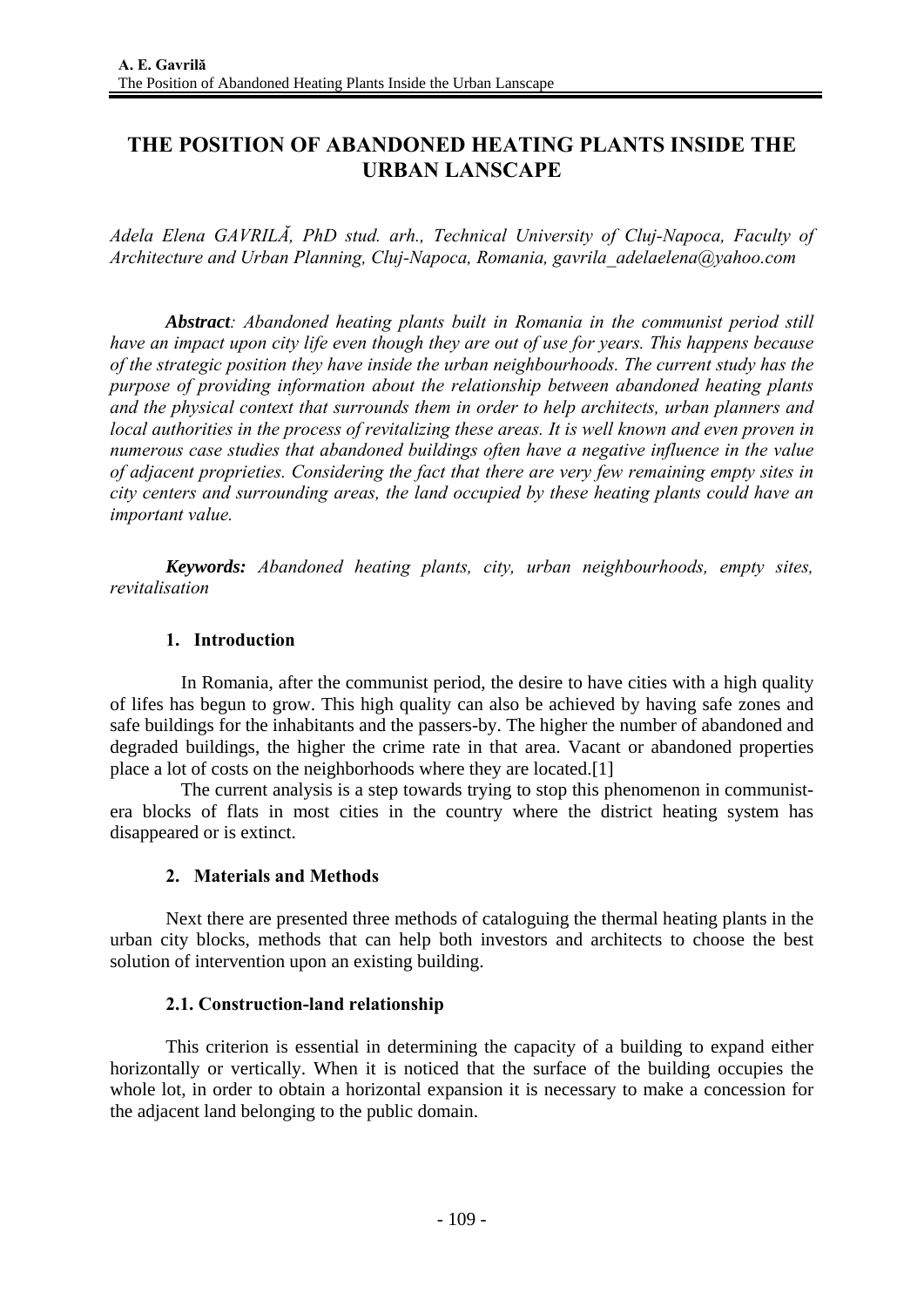An important advantage in achieving an adaptive reuse at the expense of a demolition in the condition of a 100% usage of the land is that the land can be used to the maximum. In case of a demolition, the usage of the land according to the urban regulations might be lower than 100%, resulting in a new construction with a smaller area.

Abandoned central heating plants buildings owned by municipalities generally have a 100% occupancy rate of the land.

### **2.2. Construction-street relationship**

a. Construction surrounded by 4 car / pedestrian alleys in the block of flats.

This positioning in relation to the neighborhoods is ideal for the location of glazed walls for the new usage of the building.



Fig.1: Example of central heating plant location in the quadrant of collective dwellings

b. Construction surrounded by 3 car / pedestrian alleys in the block of flats.

b.1 – Construction with 3-way openings to the streets, with a long side and two short sides



Fig.2: Example of central heating plant location in the quadrant of collective dwellings

b.2 – Construction with 3-way openings to the streets, with two long sides and one short side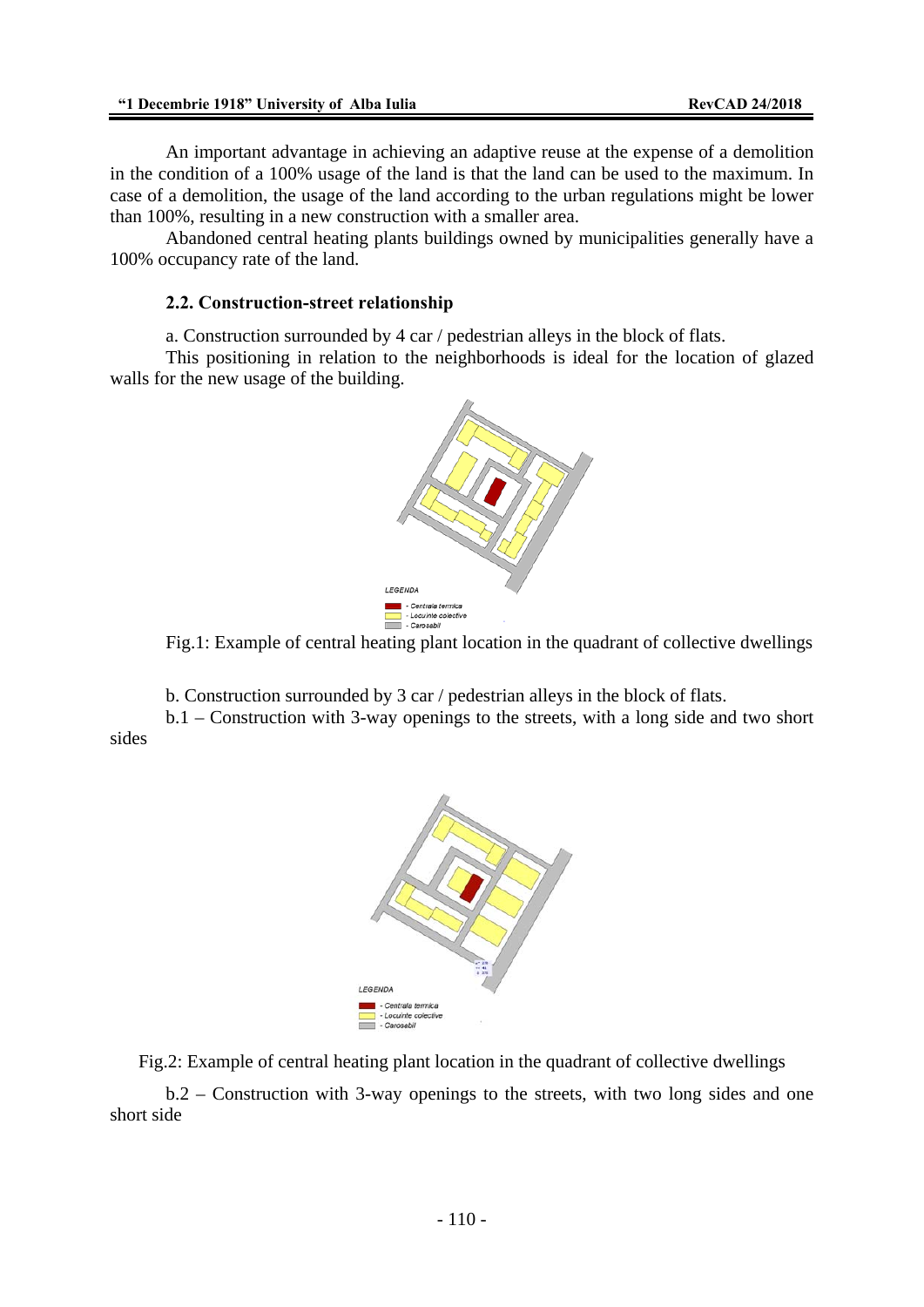

Fig.3: Example of central heating plant location in the quadrant of collective dwellings

In both situations, the main façade is clear, with a public space in the front, making the acces to the interior visible from far. In a possible adaptive reuse intervention, the access can be made after an analysis of the traffic from different sides. Each new function can have different needs so the possibility of having from where to choose where to place the entrance or position windows is ideal.

c. Construction surrounded by 2 car / pedestrian alleys in the block of flats.



- Fig.4: Example of central heating plant location in the quadrant of collective dwellings
	- d. Construction surrounded by 1 car / pedestrian alleys in the block of flats.



Fig.5: Example of central heating plant location in the quadrant of collective dwellings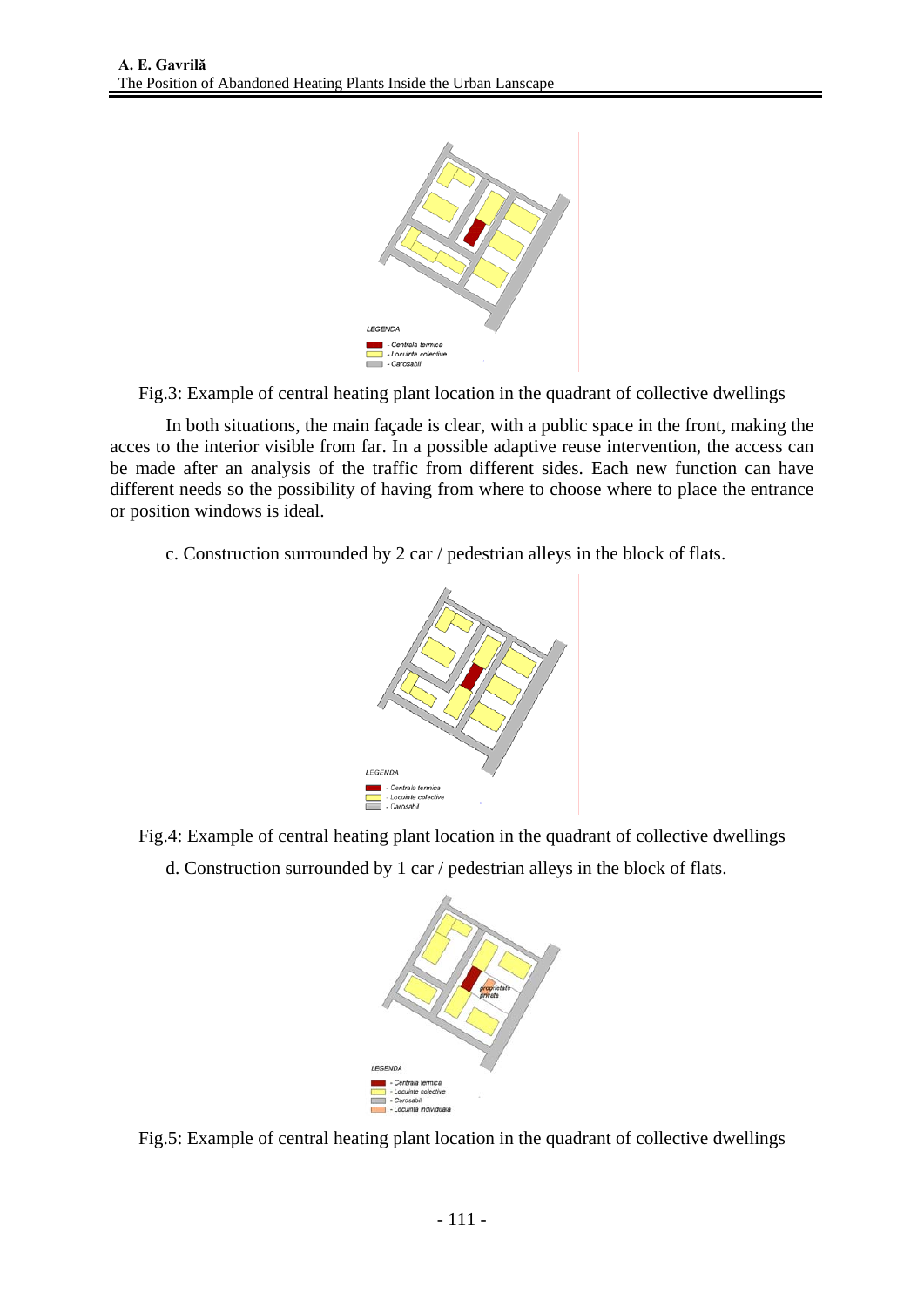This situation is most unfavorable as access to the building and windows can only be placed on one side (on the side with access to the street).

#### **2.3. Construction-construction relationship**

a. Central heating plant – as an independent construction, with no connection to another building. These buildings have 4 facades, which helps to easily divide the interior spaces.

Access can be easily accomplished on any of the 4 sides of the building, simplifying the design theme quite a bit, but also the process of obtaining the building permit and subsequently the execution process. You can safely choose for partial demolitions or for creating voids without affecting neighbors. Also, in this case it is not necessary to obtain the agreement of the neighbors for the purpose of the change of destination.



Fig.6: Example of central heating plant location in the quadrant of collective dwellings

b. Central heating plant – partially linked to a building block - the initial project. In most cases of central heating plant linked to a block of flats, the chimney is the one found at the intersection of the two buildings.

b1. Central heating plant – partially linked to a building block on the short side with a chimney.



Fig.7: Example of central heating plant location in the quadrant of collective dwellings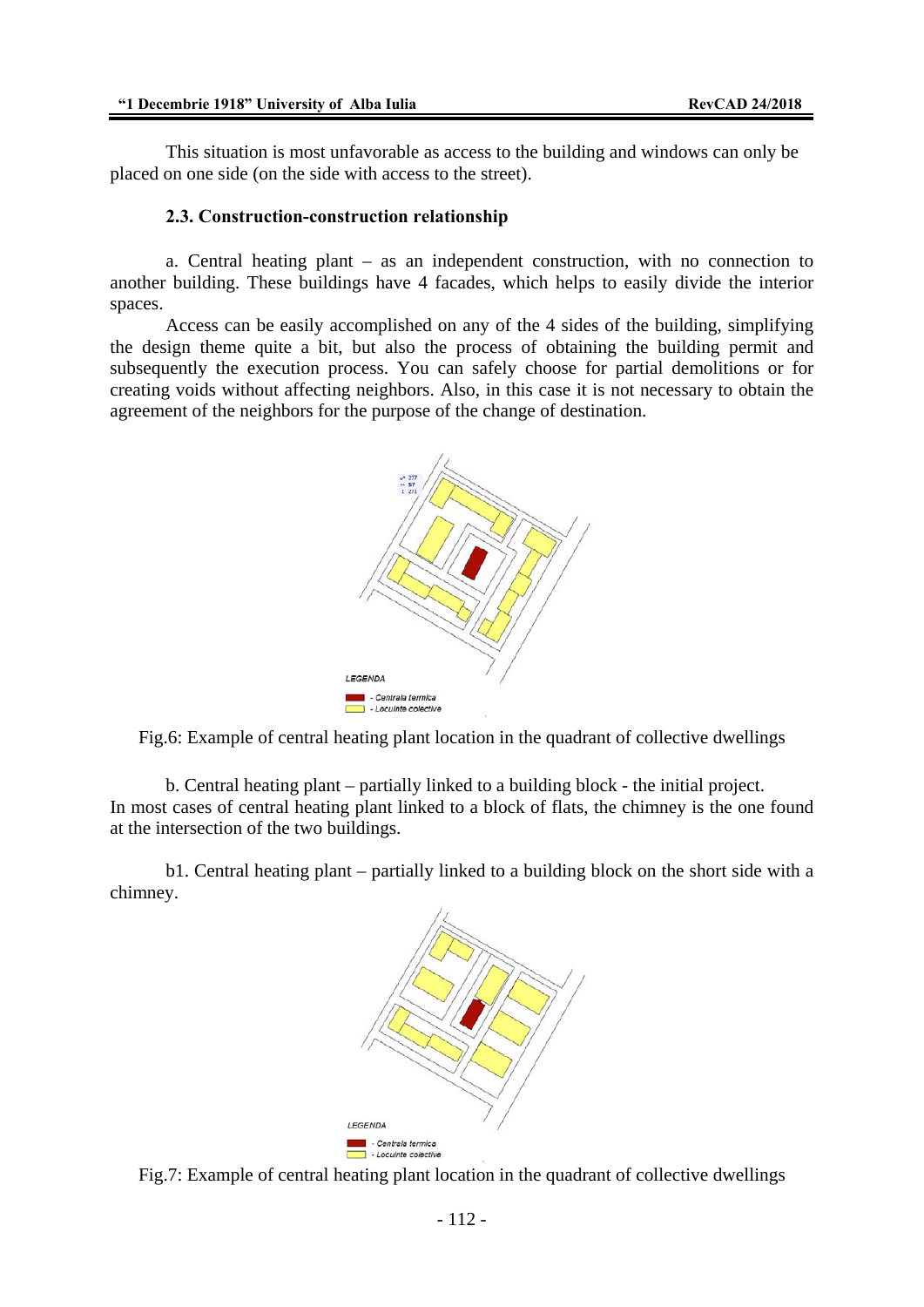b2. Central heating plant – partially linked to a building block on the long side with a chimney.



Fig.8: Example of central heating plant location in the quadrant of collective dwellings c. Central heating plant – totally linked to a building block on one side - the initial project.



Fig.9: Example of central heating plant location in the quadrant of collective dwellings d. Central heating plant – totally linked to a building block on two sides - the initial project



Fig.10: Example of central heating plant location in the quadrant of collective dwellings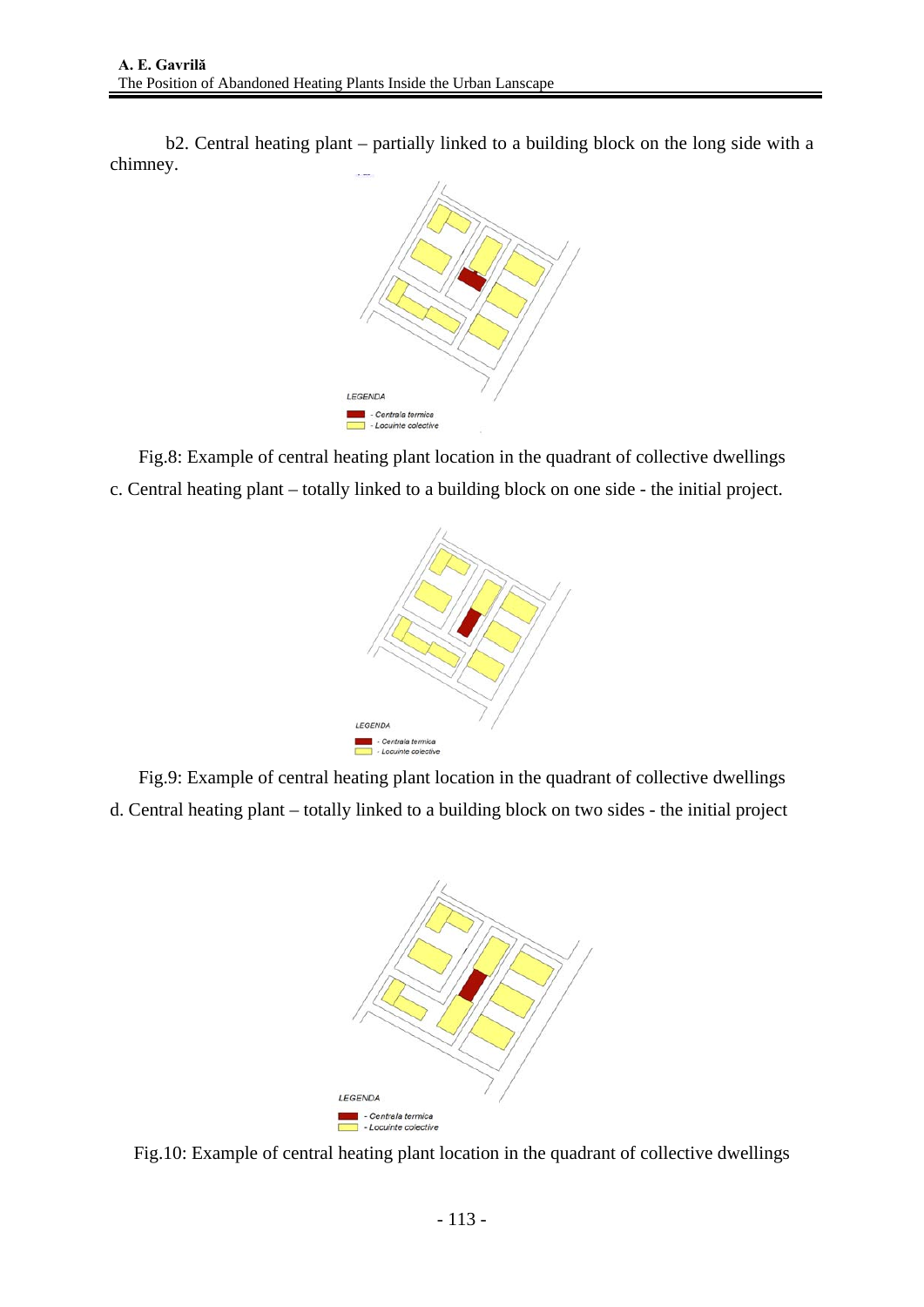The design theme is conditioned by the common walls of the two buildings on which you can not intervene to create voids. The building permit is also conditional upon obtaining the agreement of the neighbors for the purpose of the change of destination.

e. Central heating plant –linked to a private propriety on three sides - the initial project



Fig.11: Example of central heating plant location in the quadrant of collective dwellings

The proposed new function should be chosen taking into account a possible lack of natural light. Also, in this case it is necessary to obtain the neighbors' agreement for the purpose of the change of destination.

f. Central heating plant – linked to a building block by parasitic buildings.



Fig.12: Example of central heating plant location in the quadrant of collective dwellings

 The abandonment of buildings inside blocks of flats produces numerous effects, including the sense of lack of ownership that can lead to "self-appropriation". An eloquent example is the case of a thermal power plant in Alba Iulia, where a parasitic closure was built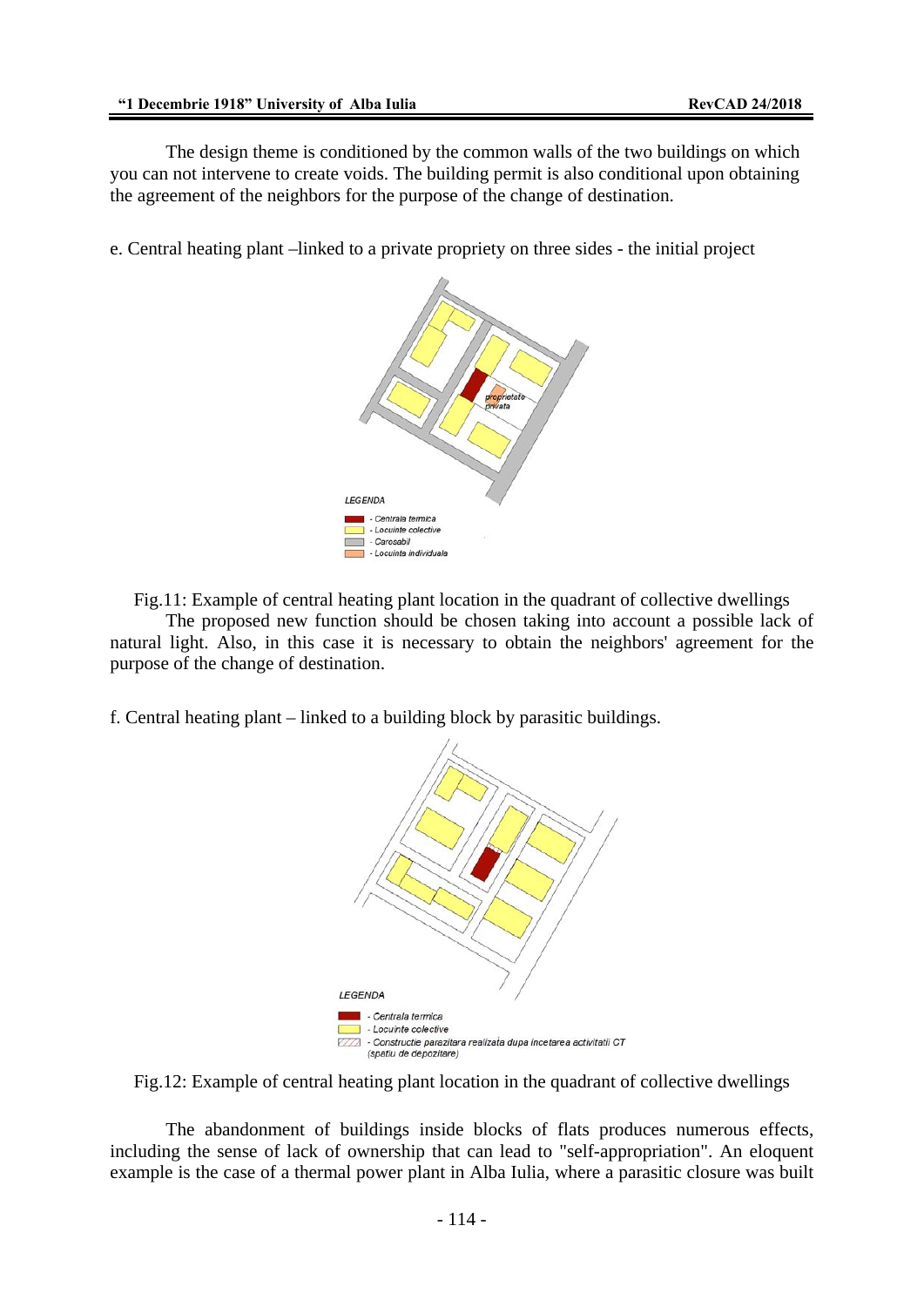between the neighboring block of flats and the central heating plant building that blocked a pedestrian alley.



Fig 13:CT10, Alba Iulia, Photo source- personal gallery.

## **3. Results and Discussion**

The potential of a building to have another function, to be transformed to meet current society requirements, can be determined by looking at the methods outlined above and the criteria presented by James Douglas:

- a. The ability to change its function (legally, economically and technically)
- b. The ability to be demolished safely
- c. Expansion capability- horizontally, vertically of within the existing volume
- d. The ability of the interior space to be flexible.[2]

Since these are industrial buildings that are not historical monuments, the criteria presented are essential in establishing the methods of intervention. In choosing the right solution (change of destination or demolition) the advantages and disadvantages of each solution must be analyzed.

 Destination exchange has certain advantages as opposed to demolition. Among these advantages are the time until the completion of the works (generally the duration of the interventions on an existing building is shorter than the demolition and the construction of a new building), economic or architectural advantages (maintaining a certain character of the area by maintaining some elements of the old building).

 Changing the function of an existing building involves following important critical steps in building a successful project: building analysis, building evaluation and design. This also applies to the transformation of the buildings of the former central district heating stations, in which case each step is decisive in obtaining the best solution from a technical, economic and functional point of view. One can speak of a successful intervention when the new function produces social, economic and physical benefits.[3]

We can also list disadvantages such as structural and functional limitation, economic disadvantages (if the building is badly damaged).

 In order to determine the potential of the abandoned buildings belonging to the centralized district heating system to change its function, it is important to analyze the